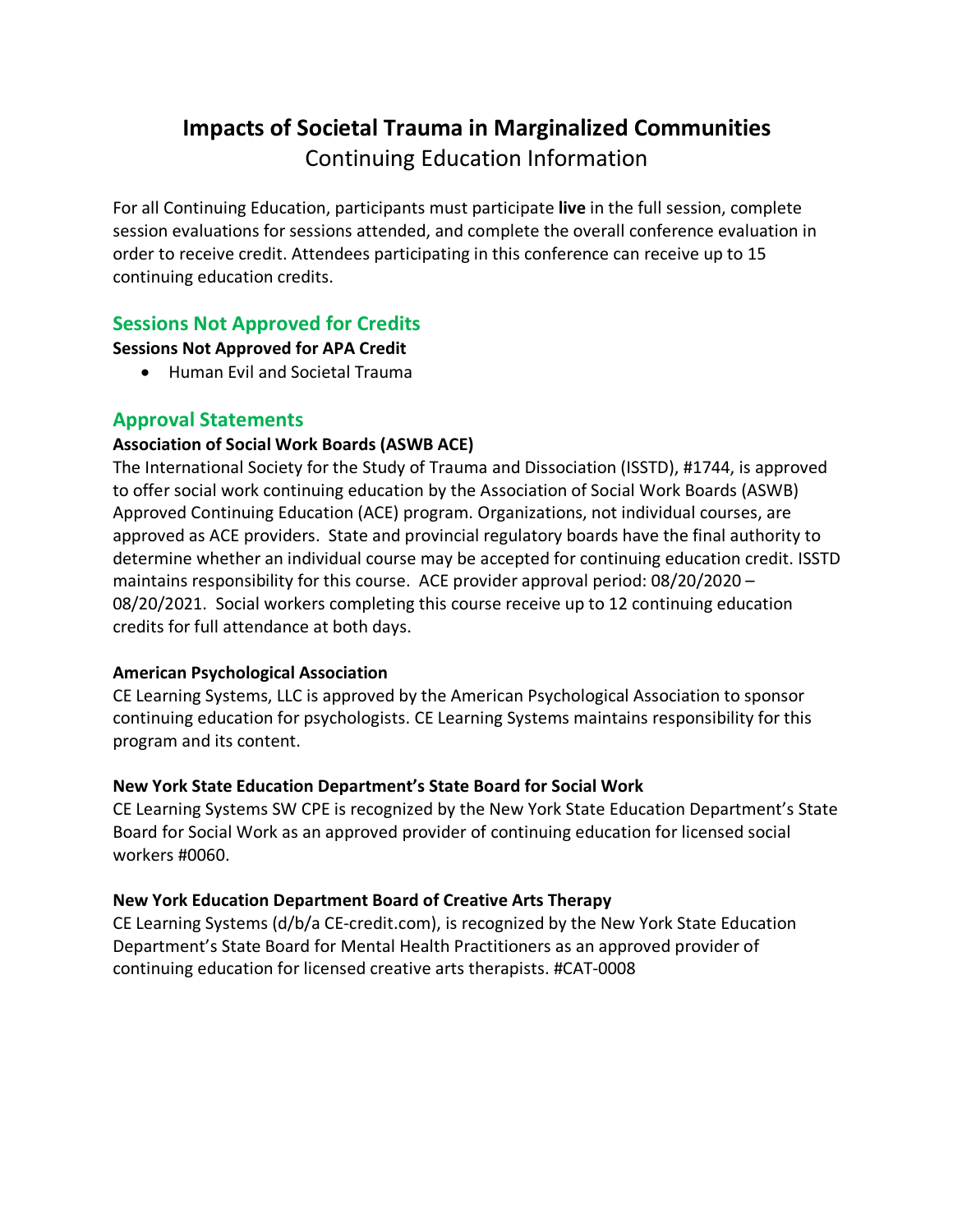# Continuing Medical Education Information

# **Accreditation and Designation Statements**

### **ISSTD Virtual Congress**

This activity has been planned and implemented in accordance with the accreditation requirements and policies of the Accreditation Council for Continuing Medical Education (ACCME) through the joint providership of PeerPoint Medical Education Institute, LLC and International Society for the Study of Trauma and Dissociation. The PeerPoint Medical Education Institute, LLC is accredited by the ACCME to provide continuing medical education for physicians.

The PeerPoint Medical Education Institute, LLC designates this live activity for a maximum of *15 AMA PRA Category 1 Credit(s)TM.* Physicians should claim only the credit commensurate with the extent of their participation in the activity.

#### **Financial Disclosures**

The following presenters, planners, editors, or staff have relevant financial relationships to disclose:

"I, or an immediate family member, have at present or have had within the last 12 months, the following affiliation with one or more organizations that could be perceived as a real or apparent conflict of interest in context to the design, implementation, presentation, evaluation, etc. of CME Activities."

| <b>Participant Full</b><br><b>Name</b> | Role      | <b>Commercial</b><br><b>Interest</b> | For what role?           | What was<br>received? |
|----------------------------------------|-----------|--------------------------------------|--------------------------|-----------------------|
| Dr. Monnica<br>Williams                | Presenter | Behavioral<br>Wellness Clinic, LLC   | <b>Clinical Director</b> | Spousal Ownership     |

All other presenters, planners, editors, or staff reported no relevant relationships with the following statement:

"I, or an immediate family member, do not have at present, or within the last 12 months, nor anticipate having financial interest, arrangement or affiliation with any organizations that could be perceived as a real or apparent conflict of interest in context to the design, implementation, presentation, evaluation, etc. of CME Activities."

# **Claiming Continuing Medical Education Credits**

For those who have purchased continuing medical education credits, information about evaluations will be sent by PeerPoint following the conference. You will be provided with a